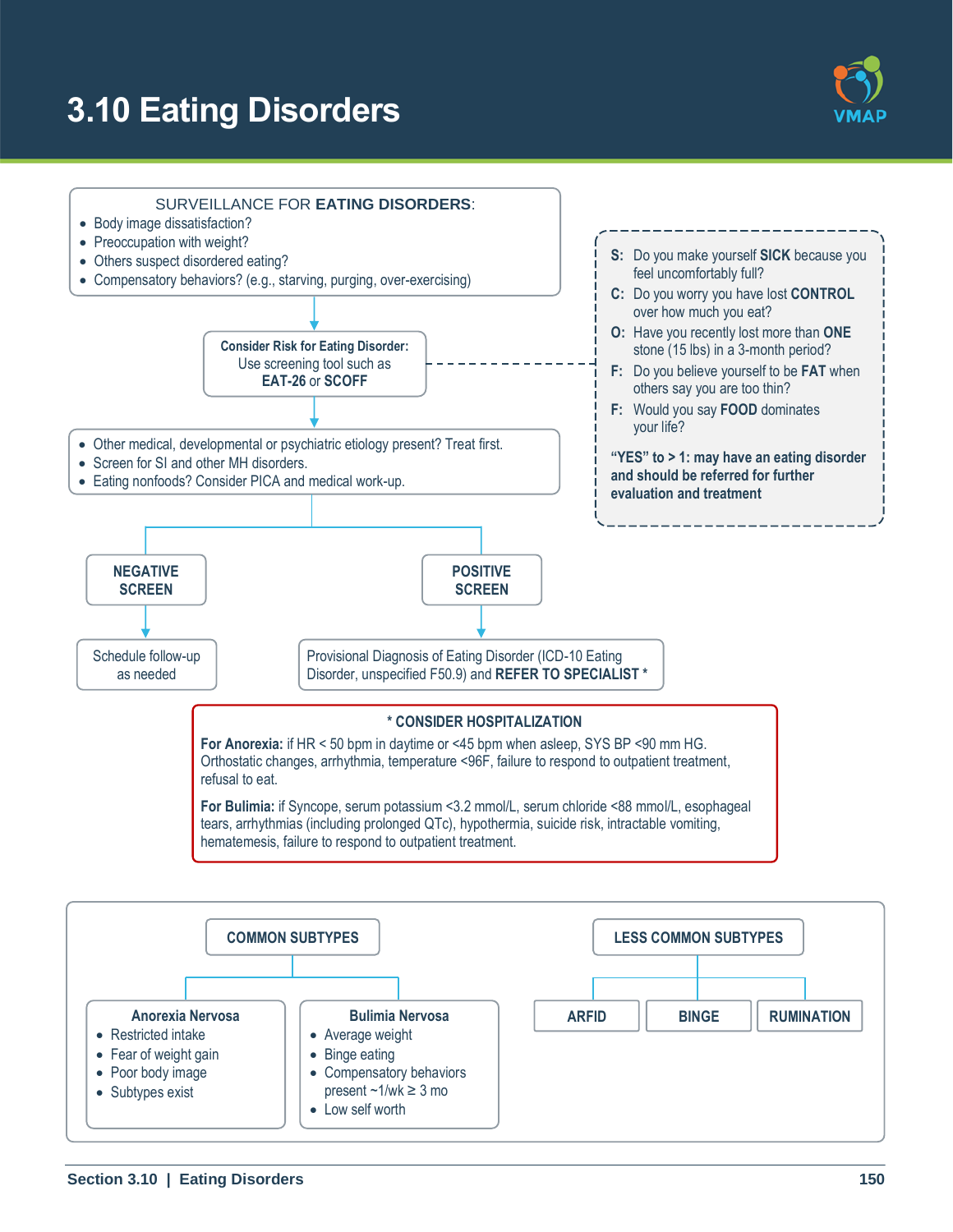# **EATING ATTITUDES TEST© (EAT-26)**

**Instructions:** This is a screening measure to help you determine whether you might have an eating disorder that needs professional attention. This screening measure is not designed to make a diagnosis of an eating disorder or take the place of a professional consultation. Please fill out the below form as accurately, honestly and completely as possible. There are no right or wrong answers. All of your responses are confidential.

## **PART A: Complete the following questions:**

|                                                                                                                             | Gender: _________ Height: Feet __________ Inches ________<br><b>Birth Date: _________________</b>    |               |                            |                      | Current Weight: ___________ |                     |                       |
|-----------------------------------------------------------------------------------------------------------------------------|------------------------------------------------------------------------------------------------------|---------------|----------------------------|----------------------|-----------------------------|---------------------|-----------------------|
|                                                                                                                             | Highest Weight (excluding pregnancy): ____________________________Lowest Adult Weight: _____________ |               |                            |                      | Ideal Weight:               |                     |                       |
|                                                                                                                             | Part B: Please check a response for each of the<br>following statements.                             | <b>Always</b> | <b>Usually</b>             | <b>Often</b>         | Sometimes                   | <b>Rarely</b>       | <b>Never</b>          |
| 1.                                                                                                                          | I am terrified about being overweight.                                                               | $\Box$        | ∐                          | ⊔                    | $\Box$                      | $\Box$              | $\Box$                |
| 2.                                                                                                                          | I avoid eating when I am hungry.                                                                     | $\Box$        | $\Box$                     | □                    | $\Box$                      | $\Box$              | $\Box$                |
| 3.                                                                                                                          | I find myself preoccupied with food.                                                                 | $\Box$        | □                          | □                    | $\Box$                      | $\Box$              | $\Box$                |
| 4.                                                                                                                          | I have gone on eating binges where I feel that I may not be able to stop.                            | П             | $\Box$                     | H                    | $\Box$                      | □                   | $\Box$                |
| 5.                                                                                                                          | I cut my food into small pieces.                                                                     | □             | $\mathsf{L}$               | $\Box$               | П                           | $\Box$              | $\Box$                |
| 6.                                                                                                                          | I am aware of the calorie content of foods that I eat.                                               | $\Box$        | П                          | □                    | □                           | $\Box$              | $\Box$                |
| 7.                                                                                                                          | I particularly avoid food with a high carbohydrate content (i.e., bread,<br>rice, potatoes, etc.).   | □             | $\Box$                     | ⊔                    | L                           | $\Box$              | П                     |
| 8.                                                                                                                          | I feel that others would prefer if I ate more.                                                       | □             | □                          | □                    | □                           | П                   | $\Box$                |
| 9.                                                                                                                          | I vomit after I have eaten.                                                                          | П             | Ш                          | $\mathbf{L}$         | $\Box$                      | $\Box$              | $\Box$                |
| 10.                                                                                                                         | I feel extremely guilty after eating.                                                                | П             | ⊔                          | $\Box$               | П                           | ⊔                   | $\Box$                |
| 11.                                                                                                                         | I am preoccupied with a desire to be thinner.                                                        |               | П                          | $\Box$               | Г                           | $\Box$              | $\Box$                |
| 12.                                                                                                                         | I think about burning up calories when I exercise.                                                   | □             | $\Box$                     | $\Box$               | □                           | $\Box$              | П                     |
| 13.                                                                                                                         | Other people think that I am too thin.                                                               | $\mathsf{L}$  | $\Box$                     | Ш                    | $\Box$                      | $\Box$              | $\Box$                |
| 14.                                                                                                                         | I am preoccupied with the thought of having fat on my body.                                          | $\Box$        | $\Box$                     | □                    | $\Box$                      | $\Box$              | $\Box$                |
| 15.                                                                                                                         | I take longer than others to eat my meals.                                                           | П             | ∐                          | $\Box$               | $\Box$                      | $\Box$              | Г                     |
| 16.                                                                                                                         | I avoid foods with sugar in them.                                                                    | $\Box$        | $\Box$                     | □                    | $\Box$                      | □                   | $\Box$                |
| 17.                                                                                                                         | I eat diet foods.                                                                                    | $\Box$        | □                          | $\Box$               | П                           | $\Box$              | $\Box$                |
| 18.                                                                                                                         | I feel that food controls my life.                                                                   | $\Box$        | $\Box$                     | $\Box$               | $\Box$                      | $\Box$              | $\Box$                |
| 19.                                                                                                                         | I display self-control around food.                                                                  | $\mathsf{L}$  | Ш                          | Ш                    | $\mathsf{L}$                | $\Box$              | П                     |
| 20.                                                                                                                         | I feel that others pressure me to eat.                                                               | □             | $\Box$                     | $\Box$               | $\Box$                      | $\Box$              | $\Box$                |
| 21.                                                                                                                         | I give too much time and thought to food.                                                            | □             | $\sqcup$                   | $\Box$               | $\Box$                      | $\Box$              | Г                     |
| 22.                                                                                                                         | I feel uncomfortable after eating sweets.                                                            | □             | П                          | ⊔                    | □                           | □                   | $\Box$                |
| 23.                                                                                                                         | I engage in dieting behavior.                                                                        |               | $\Box$                     | □                    | П                           | $\Box$              | П                     |
| 24.                                                                                                                         | I like my stomach to be empty.                                                                       | П             | ⊔                          | $\Box$               | $\Box$                      | $\Box$              | Г                     |
| 25.                                                                                                                         | I have the impulse to vomit after meals.                                                             |               | ∐                          | ⊔                    | $\mathsf{L}$                | $\Box$              | $\Box$                |
| 26.                                                                                                                         | I enjoy trying new rich foods.                                                                       |               | ×                          | $\mathsf{L}$         | L                           | L                   | Г                     |
|                                                                                                                             | <b>Part C: Behavioral Questions.</b><br>In the past 6 months have you:                               | <b>Never</b>  | Once a<br>month<br>or less | 2-3 times<br>a month | <b>Once</b><br>a week       | 2-6 times<br>a week | Once a day<br>or more |
| 1.                                                                                                                          | Gone on eating binges where you feel that you may not be able to stop? *                             | ⊔             | П                          | $\mathsf{L}$         | $\mathsf{L}$                | П                   | $\Box$                |
| 2.                                                                                                                          | Ever made yourself sick (vomited) to control your weight or shape?                                   | $\Box$        | $\Box$                     | $\Box$               | $\Box$                      | $\Box$              | $\Box$                |
| 3.                                                                                                                          | Ever used laxatives, diet pills or diuretics (water pills) to control your<br>weight or shape?       | $\Box$        | $\Box$                     | $\Box$               | $\Box$                      | $\Box$              | $\Box$                |
| 4.                                                                                                                          | Exercised more than 60 minutes a day to lose or to<br>control your weight.                           | $\Box$        | П                          | $\Box$               | $\Box$                      | □                   | $\Box$                |
| 5.                                                                                                                          | Lost 20 pounds or more in the past 6 months.                                                         |               | $\Box$ Yes                 |                      |                             | $\Box$ No           |                       |
| Have you ever been treated for an eating disorder?<br>$\Box$ Yes<br>$\Box$ No<br>6.                                         |                                                                                                      |               |                            |                      |                             |                     |                       |
| *Defined as eating much more than most people would under the same circumstances and feeling that eating is out of control. |                                                                                                      |               |                            |                      |                             |                     |                       |

*© Copyright: EAT-26: (Garner et al. 1982, Psychological Medicine, 12, 871-878); adapted by D. Garner with permission.*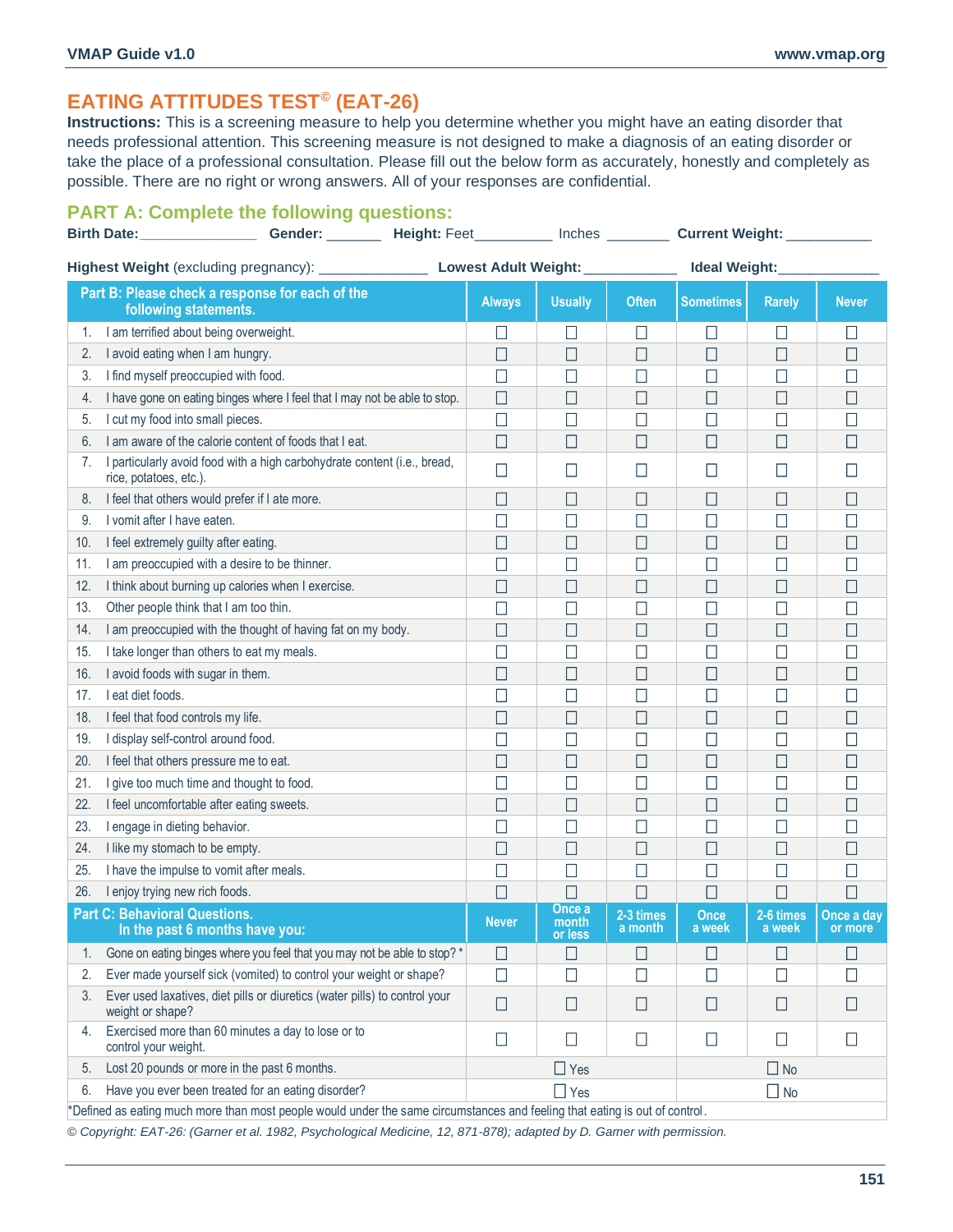# **SCORING THE EATING ATTITUDES TEST© (EAT-26)**

The Eating Attitudes Test (EAT-26) has been found to be highly reliable and valid (Garner, Olmsted, Bohr, & Garfinkel, 1982; Lee et al., 2002; Mintz & O'Halloran, 2000). However, the EAT-26 alone does not yield a specific diagnosis of an eating disorder.

*Scores greater than 20 indicate a need for further investigation by a qualified professional.*

Low scores (below 20) can still be consistent with serious eating problems, as denial of symptoms can be a problem with eating disorders.

Results should be interpreted along with weight history, current BMI (body mass index), and percentage of Ideal Body Weight. Positive responses to the eating disorder behavior questions (questions A through E) may indicate a need for referral in their own right.

**Question 26:** 

## **EAT-26 score**

Score the 26 items of the EAT-26 according to the following scoring system. Add the scores for all items.

| <b>Scoring for Questions 1-25:</b> |       |          | <b>Scoring for Question</b> |
|------------------------------------|-------|----------|-----------------------------|
| Always                             | $=$ 3 |          | Always                      |
| <b>Usually</b>                     | $= 2$ |          | <b>Usually</b>              |
| Often $=$ 1                        |       |          | Often                       |
| Sometimes                          | $= 0$ |          | Sometimes                   |
| Rarely                             | $= 0$ |          | Rarely                      |
| <b>Never</b>                       | $=$   | $\Omega$ | <b>Never</b>                |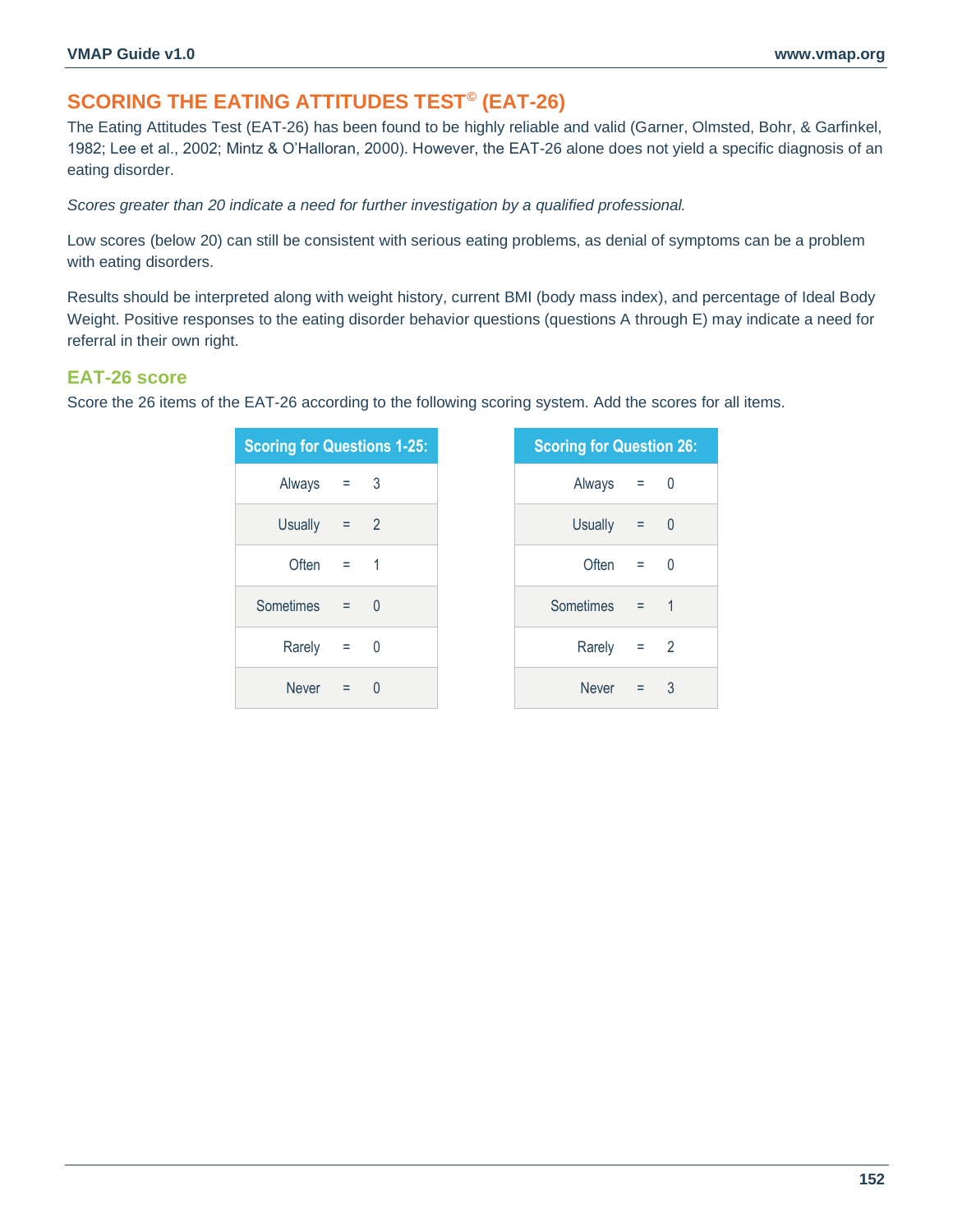# **EVIDENCE-BASED THERAPEUTIC INTERVENTIONS**

Individuals with eating disorders may require hospitalization. There are also step-down programs for treatment of eating disorders, including PHPs (Partial Hospital Programs), IOPs (Intensive Outpatient Programs), and outpatient treatment. If a patient requires a higher level of care than an inpatient facility can provide, they may be transferred to a RTC (Residential Treatment Center) for longer-term care once they are no longer acutely ill or medically unstable.

## **Types of evidence-based therapeutic interventions**

#### **Recommended for all eating disorders**

• **FBT (Family Based Therapy, also known as The Maudsley Method):** It is a specialized form of family therapy in which the focus is on the importance of food as medicine, and an agnostic approach is taken regarding the cause of the eating disorder. Parents take control over managing the patient's eating, which alleviates the food decision-making burden on the patient. Over time, the patient works to regain control over their eating and mealtime decisions.

**Additional evidence-based therapies for Anorexia Nervosa, Bulimia Nervosa, Binge Eating Disorder**

#### • **CBT (Cognitive Behavioral Therapy):**

CBT is a form of therapy that helps individuals identify and change detrimental thought patterns. It also focuses on the link between thoughts, feelings, and behaviors. Use in addition to FBT, for best results. Recommended for AN, BN, BED.

#### • **IPT (Interpersonal Psychotherapy):**

IPT is a short-term type of therapy that focuses on creating strong attachments and improving interpersonal relationships. Recommended for BN, BED.

#### • **DBT (Dialectical Behavior Therapy):**

DBT is a modified form of CBT that helps individuals learn to live in the moment, develop healthy coping strategies, regulate emotions, and better interact with others. It is an emerging therapy for eating disorders. It is traditionally used for patients with borderline personality disorder, the symptoms and diagnosis of which can frequently co-occur in patients with eating disorders, such as AN or BN, for example.

#### **Recommended specifically for Avoidant Restrictive Food Intake Disorder (ARFID)**

#### • **Food chaining or flavor mapping:**

Behavior strategy (a type of exposure therapy); choose a new food that is similar to one that they already like, but is a different brand, slightly different flavor, somewhat different texture, etc. (i.e., If they eat one brand of vanilla yogurt well, try an alternate brand or try smooth strawberry yogurt in the preferred brand.) Individuals may work therapeutically with a speech therapist, occupational therapist, behavioral therapist (ABA), pediatric psychologist, LCSW, developmental behavioral pediatrician and/or psychiatrist.

**AN** = Anorexia Nervosa

**BN** = Bulimia Nervosa

**BED** = Binge Eating Disorder

**ARFID** = Avoidant Restrictive Food Intake Disorder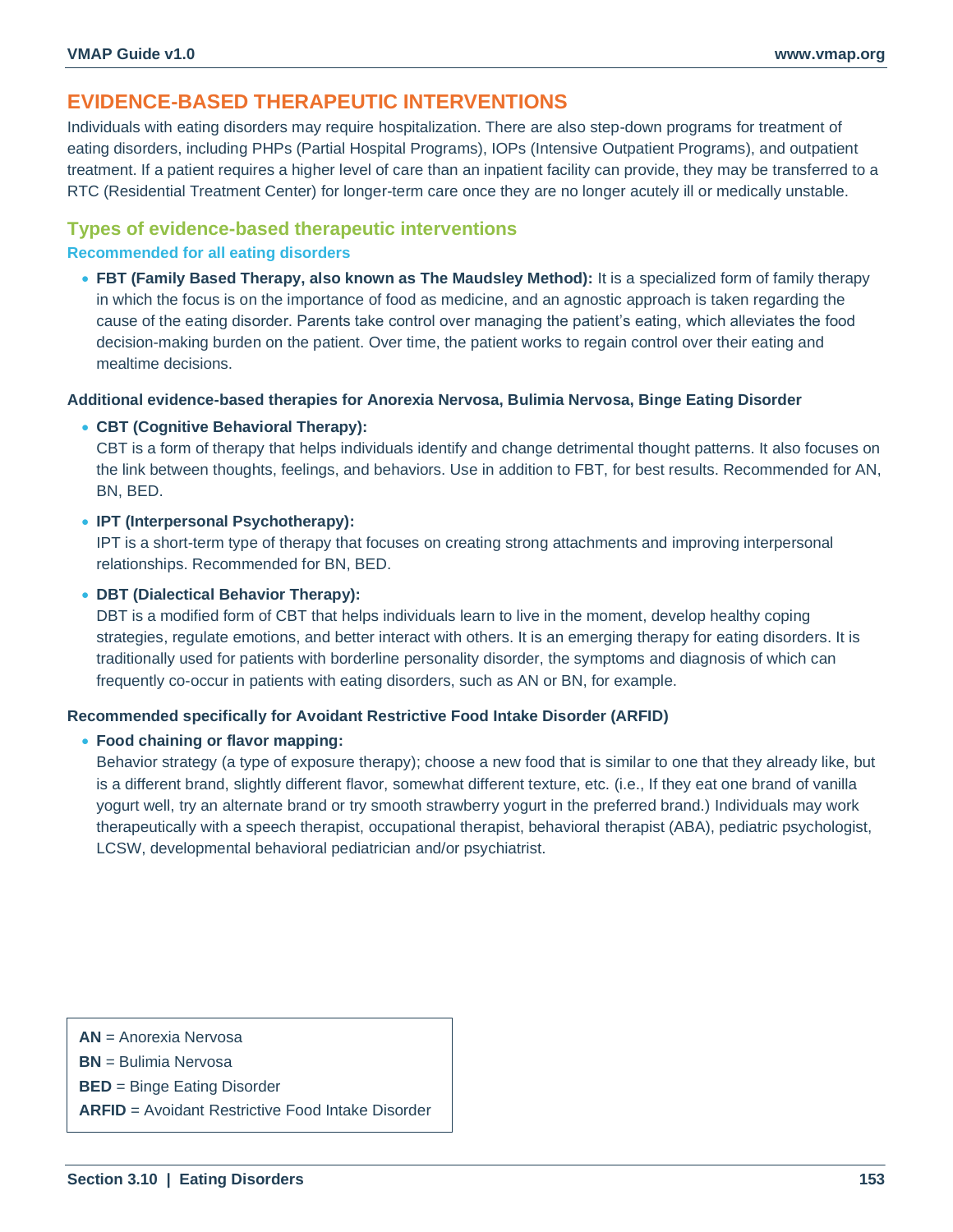# **MEDICATION GUIDANCE**

#### **The mantra in treatment of feeding and eating disorders is: "Food is medicine."**

There are no medications specifically to treat eating disorders.

- **Antidepressants** These can be used to target symptoms of obsessionality, anxiety, and depression in AN and BN. They can also target the binge eating and purging symptoms in these illnesses. Of note, if the patient is significantly underweight, Selective Serotonin Reuptake Inhibitors (SSRIs) will not be effective, as the body is not capable of producing enough Serotonin for the medication to have an effect. Fluoxetine is approved for BN in adults. The SSRIs that are FDA approved for use in children and adolescents, in general, are fluoxetine (ages 7+), sertraline (ages 6+), and escitalopram (ages 12+).
- **Atypical antipsychotics** These medications can be helpful in targeting the rigid thinking, body image distortion, weight-gain fears, and anxiety. Consult with psychiatrist.
- **Stimulants** Lisdexamfetamine (Vyvanse) was the first medication to be FDA approved to treat Binge Eating Disorder. It is thought that this medication decreases the patient's impulsivity, thereby decreasing the frequency of binge eating.
- **Anti-epileptics** Topirimate (Topamax) can also be helpful in treatment of BED by suppressing the appetite. Unfortunately, it can cause brain fog and memory issues.
- **Anxiolytics** Antihistamines such as hydroxyzine pamoate (vistaril) and hydroxzine hydrochloride (atarax) can sometimes be useful prior to mealtimes in individuals who are highly anxious about eating. Hydroxyzine is less sedating than diphenhydramine (Benadryl), so it is preferred in this context. Antihistamines are preferred overall over benzodiazepines because the latter can cause a dissociative effect which interferes with the therapeutic goals of eating.
- **Appetite stimulants** generally are not used.

Note: all medication information should be verified using current PDR

**AN** = Anorexia Nervosa

**BN** = Bulimia Nervosa

**BED** = Binge Eating Disorder

**ARFID** = Avoidant Restrictive Food Intake Disorder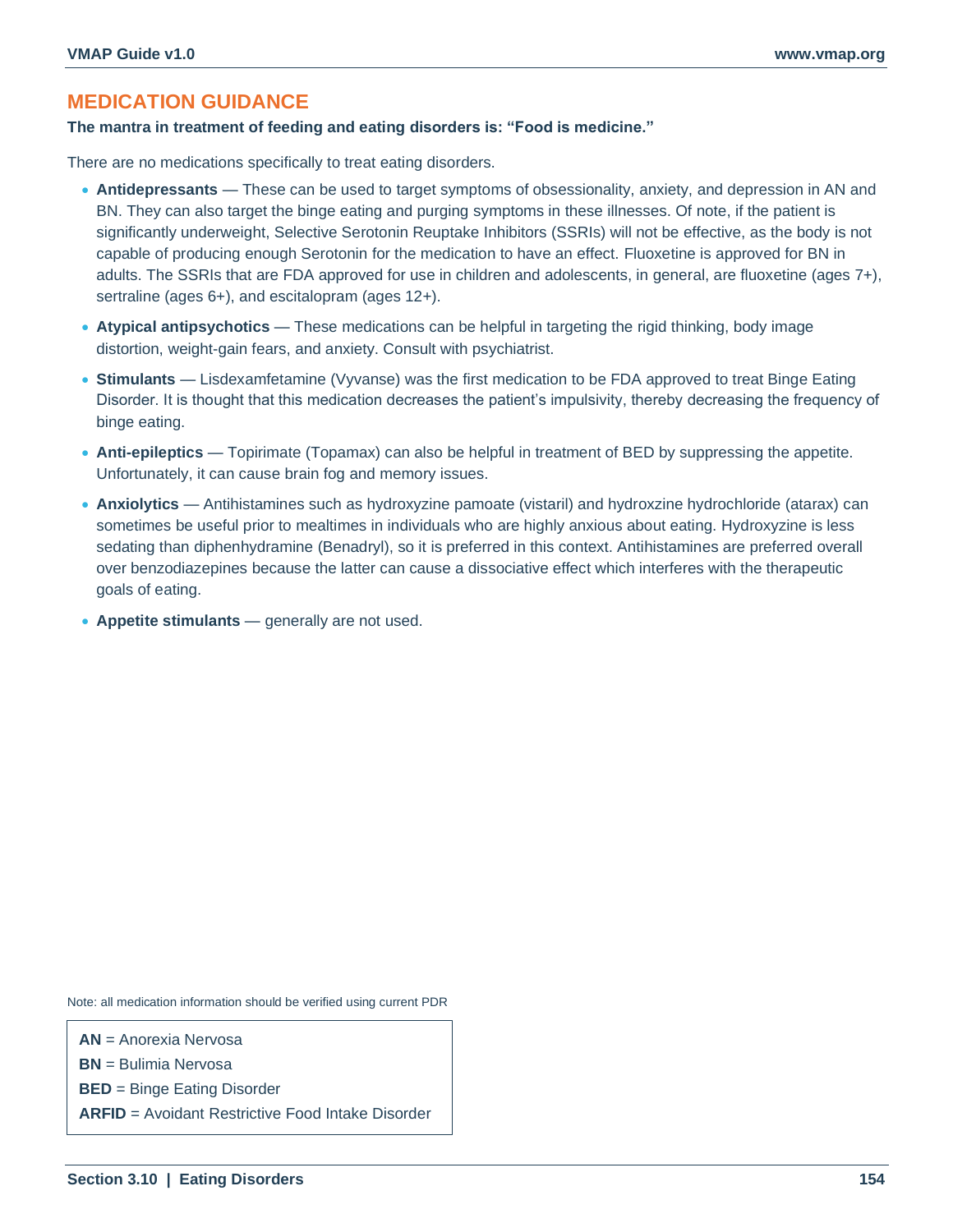# **PROVIDER TIPS & RECOMMENDED RESOURCES**

| <b>History</b> | • Screen for PTSD, Anxiety, Depression, SI<br>• Substance use?<br>• Youth with Type-1 Diabetes — may manipulate their insulin for weight loss (very dangerous)<br>• Maintaining/restoration of menses alone is not a good indicator of health in a patient who is severely underweight. Menses<br>can persist despite significant weight loss, sometimes due to use of exogenous hormone.                                                                                                                                                                              |
|----------------|------------------------------------------------------------------------------------------------------------------------------------------------------------------------------------------------------------------------------------------------------------------------------------------------------------------------------------------------------------------------------------------------------------------------------------------------------------------------------------------------------------------------------------------------------------------------|
| <b>Vitals</b>  | • Check orthostatics: including temperature, BP, HR<br>• Post-void weight without shoes, sweater, baggy/heavy accessories every time. Patient should face away from scale to<br>prevent seeing their weight, unless plan in place to disclose weight.                                                                                                                                                                                                                                                                                                                  |
| <b>Exam</b>    | • Blood-streaked saliva with a halo of blood at the end of a purge is diagnostic for a Mallory Weiss tear<br>• Look for calluses on the backs of fingers (Russel's sign) which may be indicative of purging<br>• Parotid enlargement with purging<br>• Dental erosion with purging                                                                                                                                                                                                                                                                                     |
| Labs           | • Amenorrhea for >6 months, may result in bone density loss. Consider DEXA scan.<br>• Unsure about menstruation, measure estradiol (if <20, amenorrheic)<br>• Elevated TSH with normal free T4 can be seen in eating disorder; also called "sick euthyroid syndrome"<br>• Low Serum K+ means potassium levels are critically low intra-cellularly<br>• Consider obtaining UA prior to weigh-ins and monitor the specific gravity to check for excessive water intake as patients may<br>attempt to artificially elevate weight for check-ins (called "water loading"). |
| <b>Clinic</b>  | • Whenever possible, talk about health instead of weight or body size.<br>. Avoid terms such as "ideal body weight" and "goal weight". "Minimum safe weight"* is preferred because it indicates that this<br>is the lowest safe weight, and higher weights can also be safe.                                                                                                                                                                                                                                                                                           |

*\*"Minimum Safe Weight" (or "MSW") is the lowest medically safe weight for that individual. The MSW is usually determined by the nutritionist, PCP, and/or psychiatrist based on the child or adolescent's pre-eating disorder growth charts.*

## **Web resources**

- The National Eating Disorders Association (NEDA): [www.nationaleatingdisorders.org/](https://www.nationaleatingdisorders.org/)
- National Association of Anorexia Nervosa and Associated Disorders: [anad.org/](https://anad.org/)
- *[What is Health At Every Size?](https://www.nationaleatingdisorders.org/sites/default/files/ResourceHandouts/WhatisHealthAtEverySize.pdf)* (nationaleatingdisorders.org)
- [Advice for Parents Whose Child is Battling an Eating Disorder](https://centerfordiscovery.com/blog/eating-disorders-parenting-advice-advice-for-parents-whose-child-is-battling-an-eating-disorder) (centerfordiscovery.com)

#### **Books for families and caregivers**

- *Helping Your Child Overcome an Eating Disorder: What You Can Do at Home* (2003), by Teachman, Schwartz, Gordic and Coyle
- *Help Your Teenager Beat an Eating Disorder* (2004), by James Lock and Daniel le Grange
- *Health At Every Size* (2010), by Linda Bacon
- *ARFID Avoidant Restrictive Food Intake Disorder: A Guide for Parents and Carers* (2019), by Rachel Bryant-Waugh
- *When Your Child Won't Eat or Eats Too Much: A Parents' Guide for the Prevention and Treatment of Feeding Problems in Young Children* (2012), by Dr. Irene Chatoor
- Diagnosis and Treatment of Feeding Disorders in Infants, Toddlers, and Young Children (2009), by Dr. Irene Chatoor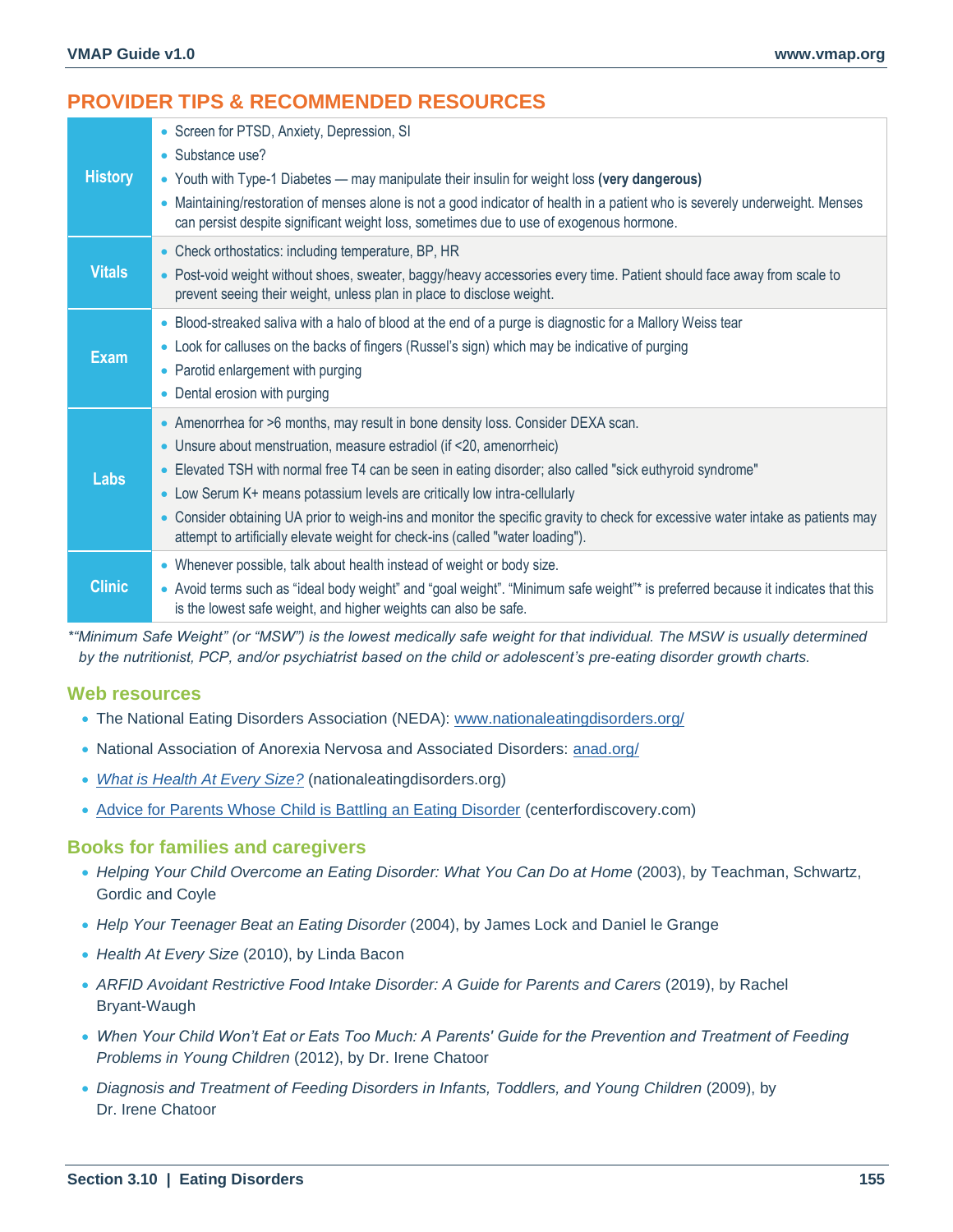# **TEEN & CAREGIVER HANDOUT: WHAT ARE EATING DISORDERS?**

Eating disorders are problems with the way people eat. They can harm a person's health, emotions, and relationships. There are several types of eating disorders. Females, males, and non-binary individuals can develop eating disorders, as well as individuals of all races/ethnicities and socio-economic statuses.

## **Anorexia**

People with anorexia:

- eat very little on purpose. This leads to a very low body weight\*.
- have an intense fear of weight gain. They fear looking fat.
- have a distorted body image. They see themselves as fat even when they are very thin.

People with anorexia are very strict about what and how much they will eat. They may think about food or calories almost all the time. To lose weight, some people with anorexia fast or exercise too much. Others may use laxatives, diuretics (water pills), or enemas.

## **Bulimia**

People with bulimia:

- overeat and feel out of control to stop. This is called binge eating.
- do things to make up make up for overeating. They may make themselves throw up on purpose after they overeat. This is called purging. To prevent weight gain they may use laxatives, diuretics, weight loss pills, fast, or exercise a lot.
- judge themselves based on body shape and weight.

People with bulimia eat much more (during a set period of time) than most people would. If a person regularly binges and purges, it may be a sign of bulimia. Unlike people with anorexia who are very low weight, people with bulimia may be thin, average weight, or overweight. People with bulimia often hide their eating and purging from others.

## **Binge Eating**

People with binge eating disorder:

- feel a loss of control when eating and over-eat. This is called binge eating.
- eat large amounts even when they are not hungry.
- may feel upset or guilty after binge eating.
- often gain weight, and may become very overweight.

Many people with binge eating disorder eat faster than typical. They may eat alone so others don't see how much they are eating. Unlike people with bulimia, those with binge eating disorder do not make themselves throw up, use laxatives, or exercise a lot to make up for binge eating. If a person binge eats at least once a week for 3 months, it may be a sign of binge eating disorder.

## **ARFID**

People with avoidant/restrictive food intake disorder (ARFID) are extremely picky eaters and have little interest in food. They:

- eat a limited variety of preferred foods.
- may be turned off to foods due to the taste, feel, smell, temperature, or look of the food.
- may be fearful of eating due to a traumatic event.
- are not afraid of gaining weight.
- do not have a poor body image.

People with ARFID may be afraid that they will choke or vomit. They don't have anorexia, bulimia, or another medical problem that would explain their eating behaviors.

\*A person with "Atypical Anorexia Nervosa" may lose significant weight, but because of starting with an elevated weight, is not considered "underweight." These individuals are also at severe risk for medical complications and even death.